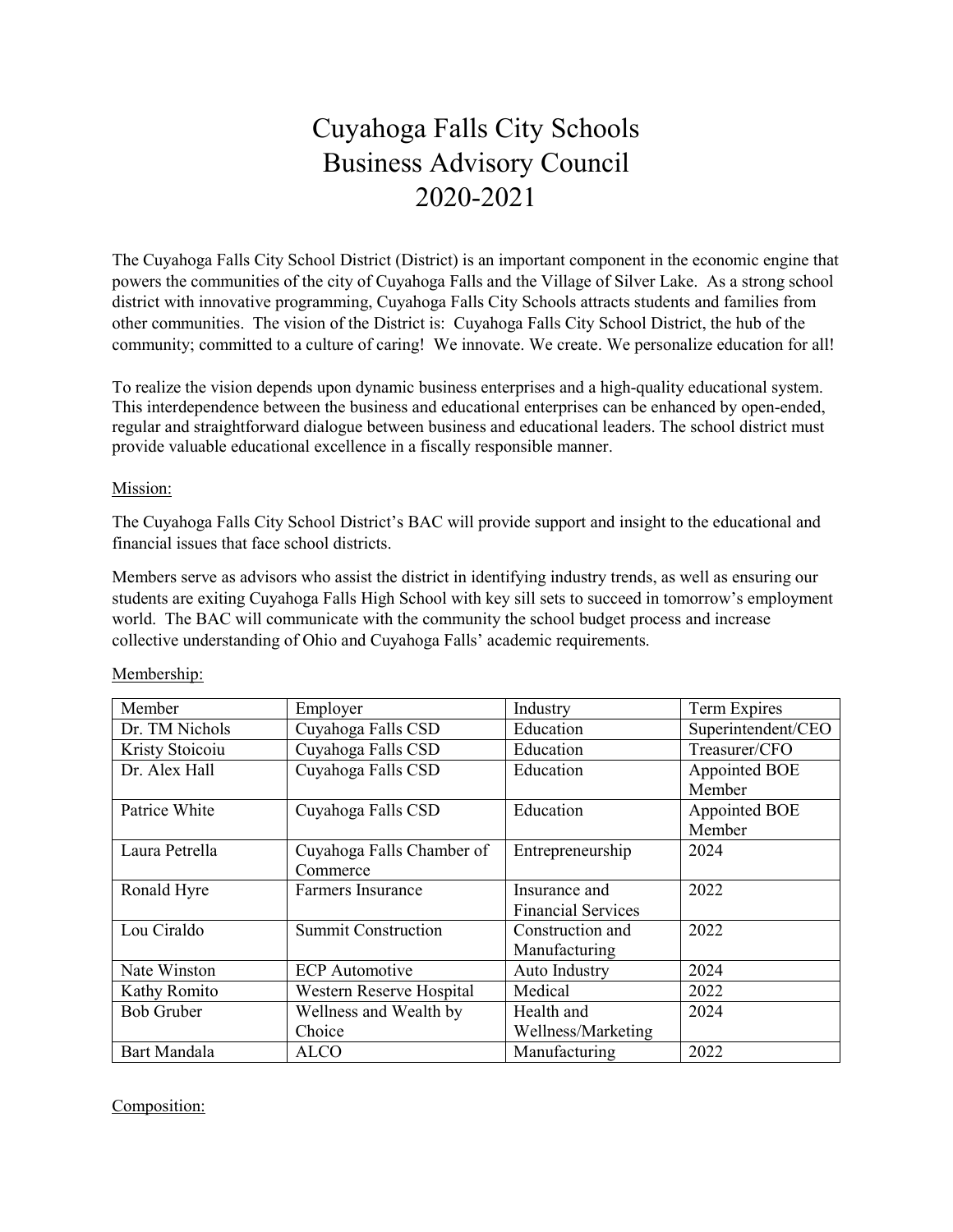Cuyahoga Falls City Schools Board of Education (Board) has directed the Superintendent to recommend up to seven (7) members for appointment by the Board. Two Board members will serve on the BAC. Along with the Superintendent and Treasurer, the BAC will be composed of up to eleven (11) members. All terms shall be four (4) years. All terms must be approved by the Board of Education.

# Chairperson:

The Board has directed the Superintendent to be the Chairperson of the Committee who shall be responsible for maintaining order and setting the agenda.

### Meetings:

The BAC will meet at least quarterly and may meet more frequently as necessary. The BAC will comply with Ohio's Sunshine Laws including the Public Records Act and Open Meetings Act and will coordinate such compliance through the Office of the Treasurer.

August 25, 2020 November 23, 2020 February 22, 2021 May 24, 2021

# Reporting:

Minutes for meetings will be maintained. The Board members serving on the BAC will report to the full Board at their next Regular Meeting.

### Objective:

The BAC will offer insights for students' career needs and future financial issues that may impact the District. This process may include, but not limited to:

- Share information about workplace behaviors and skills needed for students' success in future careers.
- Explore opportunities for internships, capstone projects, or activities to support student academic experiences.
- Identify potential academic and financial questions and issues from the community.
- Review a five-year forecasts from November and May.
- Monitor state education funding and pending legislative action.
- Communicate with the public about academic and finance issues.
- Report changes in the job market and the types of jobs most likely to be available.
- Provide ideas or suggestions for developing a working relationship among businesses, labor organizations, and educational personnel.
- Create plans for in-person, blended, and remote learning opportunities for students in grades K-12.

# Goals:

The goals of the Cuyahoga Falls City School District BAC are to:

- Foster dynamic on-going communication;
- Strengthen the relationship between business, community and education;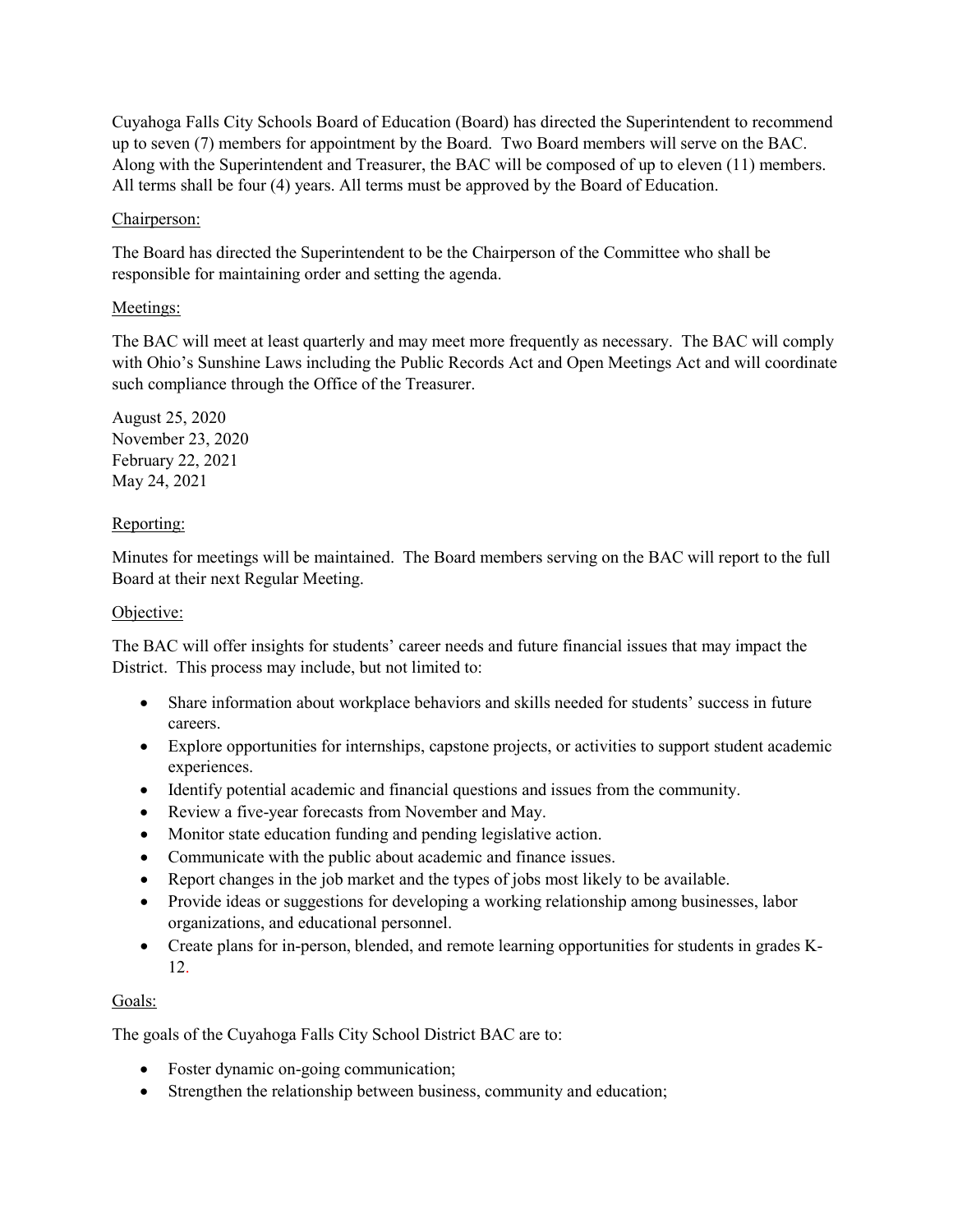- Share with the community the school budget process;
- Encourage cost-saving initiatives while maintaining a high standard of educational programming;
- Explore ways to increase funding to schools;
- Enhance the quality of life in Cuyahoga Falls.
	- o Increase opportunities for students to be creative, think critically, engage collaboratively.
	- o Strong schools contribute to the quality of life in our community.
- Prepare students to be employed, enrolled, or enlisted upon graduation.

#### Responsibilities:

1. Delineation of Employment Skills:

| <b>Action Steps</b>                                                                                    | Responsible                      | Deadline             | Resources                                                                                                            | Potential                           | Result/Metric                                                                        |
|--------------------------------------------------------------------------------------------------------|----------------------------------|----------------------|----------------------------------------------------------------------------------------------------------------------|-------------------------------------|--------------------------------------------------------------------------------------|
|                                                                                                        | Party                            |                      |                                                                                                                      | <b>Barriers</b>                     | of Success                                                                           |
| Career<br>speakers in all<br>buildings<br>Continue<br>through the<br>use of Zoom<br>or Google<br>Meets | <b>Building</b><br>Principals    | May 25, 2021         | Access to<br>business<br>community<br>through the<br>Alliance for<br>School and<br>Community<br>Growth<br>(Alliance) | Time                                | Once each<br>quarter                                                                 |
| Continue<br>Mock<br>Interviews $(a)$<br>CFHS in-<br>person, via<br>Zoom and<br>Google Meet             | Building<br>Principal            | May 25, 2021         | Access to<br>business<br>community<br>through the<br>Alliance;<br>social media                                       | Scheduling<br>conflicts             | Twice per year                                                                       |
| Career Night<br>@ CFHS                                                                                 | Career Night<br>Planning<br>Team | February 28,<br>2021 | Chamber of<br>Commerce;<br>City<br>Government;<br><b>Six District</b><br>Educational<br>Compact                      | Weather;<br>scheduling<br>conflicts | Sophomores<br>access to the<br>business<br>community;<br>expand to 100<br>businesses |

2. Development of a Curriculum to Instill Employment Skills:

| <b>Action Steps</b> | Responsible     | Deadline | Resources    | Potential        | Result/Metric  |
|---------------------|-----------------|----------|--------------|------------------|----------------|
|                     | Party           |          |              | <b>Barriers</b>  | of Success     |
| In-Demand Jobs      | Curriculum      | Pending  | <b>ODE</b>   | Scheduling       | Successful     |
| $Week-pending$      | and             |          | curriculum;  | conflicts due to | implementation |
| Ohio                | Instruction;    |          | Six District | State testing    |                |
| Department of       | <b>Building</b> |          | Educational  |                  |                |
|                     | Principals;     |          | Compact      |                  |                |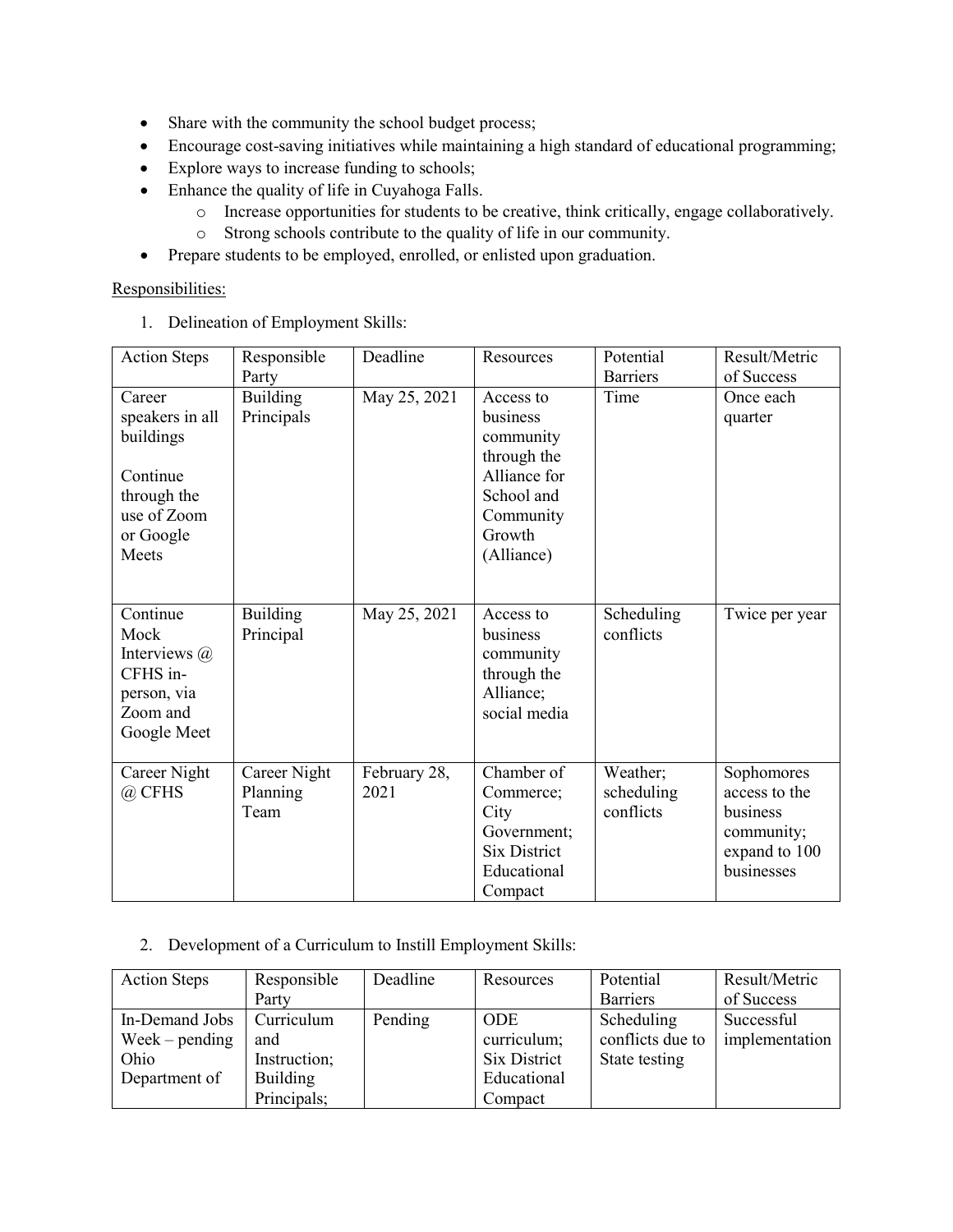| Education<br>guidelines                                                                                                                               | Guidance<br>Counselors                                                                                          |                    |                                                                                                                      |                                                                                                                                                                                                                       |                                                                                                        |
|-------------------------------------------------------------------------------------------------------------------------------------------------------|-----------------------------------------------------------------------------------------------------------------|--------------------|----------------------------------------------------------------------------------------------------------------------|-----------------------------------------------------------------------------------------------------------------------------------------------------------------------------------------------------------------------|--------------------------------------------------------------------------------------------------------|
| Continue<br>Elementary<br>Career Day all<br>six buildings in-<br>person when<br>possible with the<br>potential of<br>Zoom sessions<br>or Google Meets | Building<br>Principals and<br>Counselors                                                                        | May 1, 2021        | Alliance;<br>Chamber of<br>Commerce;<br><b>Six District</b><br>Educational<br>Compact;<br>Alumni; City<br>Government | Scheduling                                                                                                                                                                                                            | Successful<br>implementation                                                                           |
| Development of<br>a<br>Communications<br>Program with<br><b>Six District</b><br>Educational<br>Compact                                                | <b>Six District</b><br>Programming<br>Committee;<br>Curriculum<br>and<br>Instruction;<br>Hudson City<br>Schools | January 1,<br>2021 | ODE<br>Curriculum;<br>Career<br>Clusters;<br>Local TV and<br>radio stations                                          | Parental<br>awareness;<br>physical space;<br>equipment                                                                                                                                                                | Successful<br>inclusion in the<br><b>CFHS Course</b><br>Curriculum<br>Guide                            |
| Implementation<br>of $6-12$ use of<br>Naviance<br>program                                                                                             | Curriculum<br>and<br>Instruction;<br><b>Building</b><br>Principals;<br>Guidance<br>Counselors;<br>Faculty       | May 25,<br>2021    | Technology;<br>contract with<br>Naviance;<br>support from<br>Naviance<br>personnel                                   | Professional<br>Development;<br>incorporation<br>into<br>curriculum;<br>include in our<br>Comprehensive<br>Counseling<br>plan four must<br>haves at each<br>grade level that<br>build up to a<br>senior<br>portfolio. | Every student<br>has a Naviance<br>account and<br>specific grade-<br>level activities<br>are completed |

# 3. Changes in the Economy, Job Market and Future Job Availability:

| <b>Action Steps</b> | Responsible     | Deadline        | Resources       | Potential       | Result/Metric |
|---------------------|-----------------|-----------------|-----------------|-----------------|---------------|
|                     | Party           |                 |                 | <b>Barriers</b> | of Success    |
| Partner with        | Curriculum and  | January 1,      | Trade           | Curriculum      | Enrollment of |
| <b>Stark State</b>  | Instruction;    | 2021            | industry;       | development;    | at least 15   |
| Learn to Earn       | <b>CFHS</b>     | (or as possible | Akron Home      | physical        | students for  |
| $Program - K$       | Administration; | due to          | <b>Builders</b> | space;          | the 2020-2021 |
| Company             | <b>CFHS</b>     | $COVID-19$      | Association;    |                 | school year   |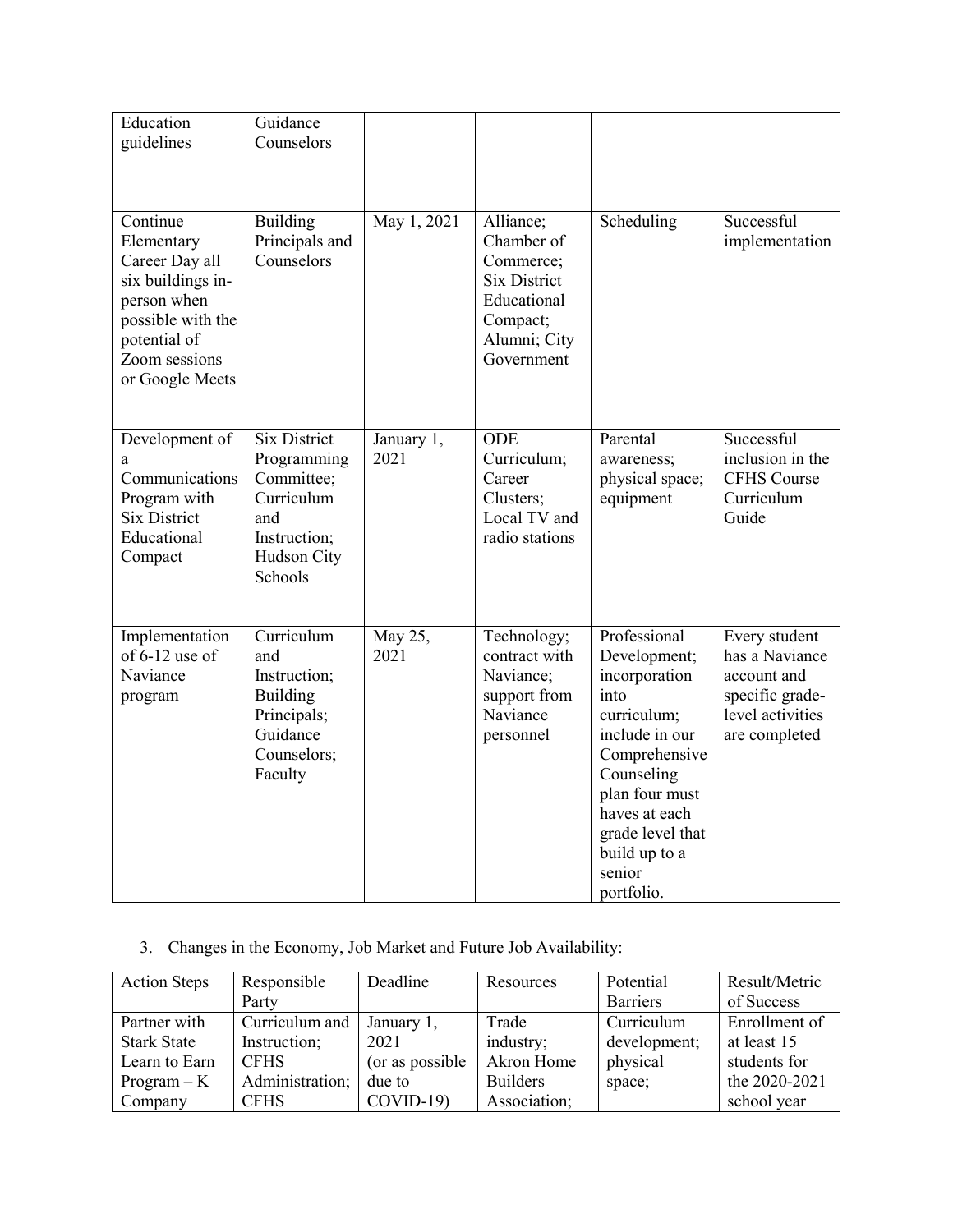| (HVAC);             | Guidance            |            | Trade               | equipment;   |                 |
|---------------------|---------------------|------------|---------------------|--------------|-----------------|
| Welding             | Counselors          |            | publications        | scheduling   |                 |
| program $@$         |                     |            |                     |              |                 |
| CFHS - A& C         |                     |            |                     |              |                 |
| Welding, Inc.;      |                     |            |                     |              |                 |
| Advanced            |                     |            |                     |              |                 |
|                     |                     |            |                     |              |                 |
| Manufacturing       |                     |            |                     |              |                 |
| $program -$         |                     |            |                     |              |                 |
| Kyocera SGS         |                     |            |                     |              |                 |
| $(a)$ CFHS;         |                     |            |                     |              |                 |
| Automotive          |                     |            |                     |              |                 |
| Technologies        |                     |            |                     |              |                 |
| program-            |                     |            |                     |              |                 |
| E.C.P. Auto         |                     |            |                     |              |                 |
| Repair and          |                     |            |                     |              |                 |
| Service             |                     |            |                     |              |                 |
| @CFHS               |                     |            |                     |              |                 |
| <b>Six District</b> | <b>Six District</b> | January 1, | Western             | Enrollment;  | Enrollment of   |
| Educational         | Executive           | 2021       | Reserve             | curriculum   | at least 15     |
| Compact             | Director; Six       |            | Hospital,           | development; | Level I         |
| program             | District            |            | Fortis College;     | business and | students for    |
| alignment           | Program             |            | Herzing             | higher       | the 2021-2022   |
| w/Medical           | Committee;          |            | University,         | education    | school year     |
| Office              | Curriculum and      |            | <b>Stark State;</b> | partners     |                 |
| Management;         | Instruction;        |            | ODE                 |              |                 |
| change to           | <b>CFHS</b>         |            | Curriculum;         |              |                 |
| Academy of          | Administration;     |            | <b>Six District</b> |              |                 |
| Medical and         | <b>CFHS</b>         |            | Educational         |              |                 |
| <b>Business</b>     | Guidance            |            | Compact             |              |                 |
| Office              | Counselors;         |            |                     |              |                 |
| Management;         | Faculty             |            |                     |              |                 |
| Aligning            |                     |            |                     |              |                 |
| courses with        |                     |            |                     |              |                 |
| Stark; creating     |                     |            |                     |              |                 |
| pathways            |                     |            |                     |              |                 |
| Virtual Career      | Coordinator of      | January 1, | GAR grant           | Delivery     | Increased       |
| Day on the          | English             | 2021       | funds; video-       | method       | access for EL   |
| $website -$         | Learners;           |            | taping              |              | students in the |
| parent links        | Coordinator of      |            | equipment;          |              | district        |
| and content;        | $6 - 12$            |            | narrative           |              |                 |
| Videos created      | Curriculum and      |            |                     |              |                 |
| for CTE             | Instruction         |            |                     |              |                 |
|                     |                     |            |                     |              |                 |
| programs to be      |                     |            |                     |              |                 |
| included and        |                     |            |                     |              |                 |
| translated for      |                     |            |                     |              |                 |
| advertisement       |                     |            |                     |              |                 |

4. Developing Relationships: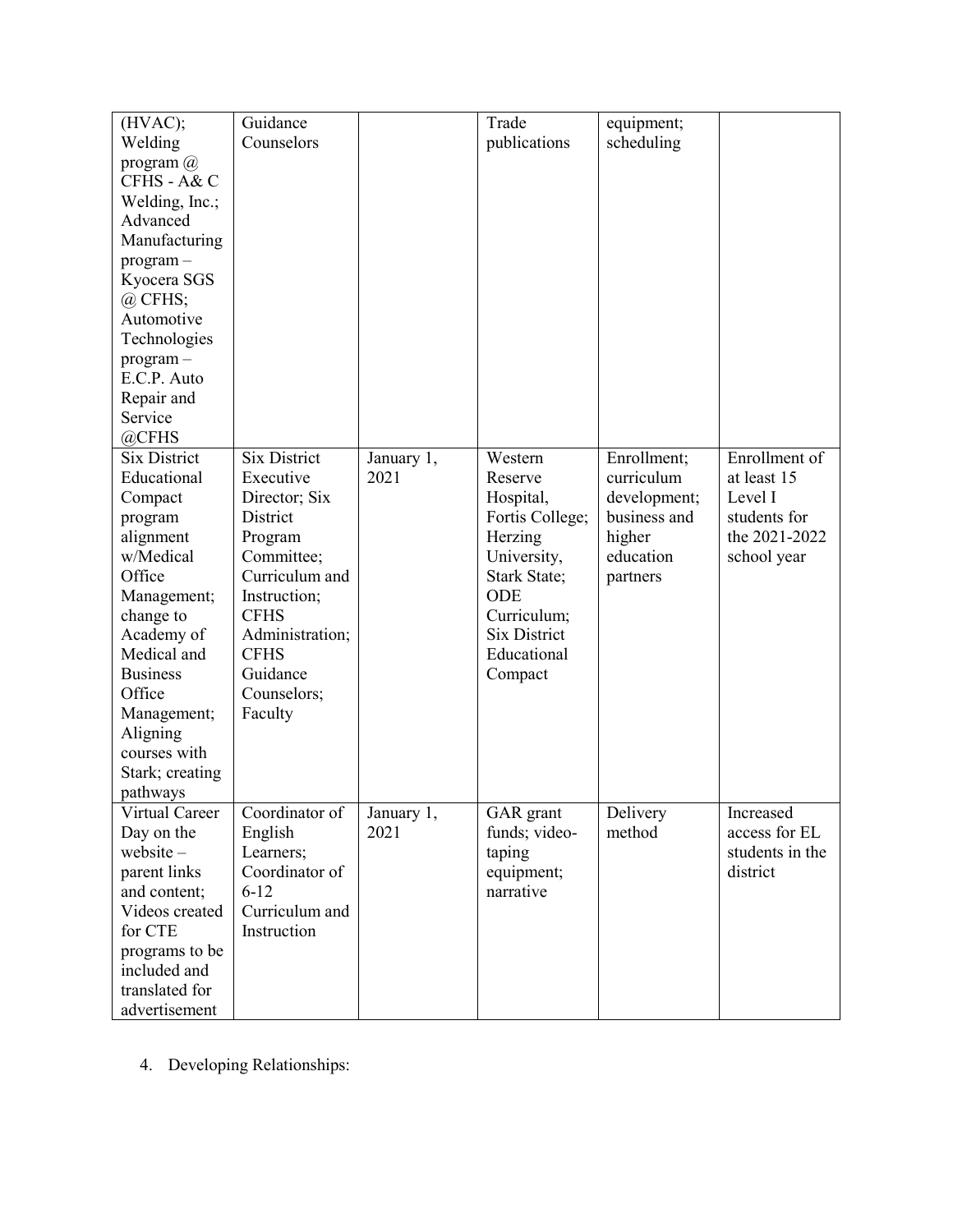| <b>Action Steps</b>      | Responsible     | Deadline    | Resources                 | Potential       | Result/Metric           |
|--------------------------|-----------------|-------------|---------------------------|-----------------|-------------------------|
|                          | Party           |             |                           | <b>Barriers</b> | of Success              |
| Business tours of        | <b>CFHS</b>     | October 1,  | Presentation              | Scheduling;     | Development             |
| CFHS. Create a           | Administration; | 2020;       | materials;                | <b>Business</b> | of                      |
| video; create a          | Curriculum and  | January 15, | student                   | partner         | relationships           |
| virtual event; add       | Instruction;    | 2021; May   | ambassadors;              | participation   | between                 |
| to Chamber               | Alliance        | 1; 2021     | faculty                   |                 | programs and            |
| website; Stark can       |                 |             |                           |                 | business                |
| help financially         |                 |             | Level 2                   |                 | partners                |
| with the video           |                 |             | students in CTE           |                 |                         |
|                          |                 |             | $-$ May                   |                 |                         |
|                          |                 |             |                           |                 |                         |
|                          |                 |             | Incorporate MS            |                 |                         |
|                          |                 |             | students/parents          |                 |                         |
|                          |                 |             | into this event           |                 |                         |
|                          |                 |             | in lieu of in-            |                 |                         |
|                          |                 |             | person tours              |                 |                         |
| <b>KIVA</b> Activities x | District        | May 15,     | Agenda                    | Scheduling      | Greater                 |
| 3                        | Leadership      | 2021        | development;              | conflicts;      | awareness               |
|                          | Team;           |             | Educational               | weather;        | amongst                 |
|                          | Alliance;       |             | Service Center            | facility        | parents,                |
|                          | Chamber of      |             | space; parents;           | availability    | students,               |
|                          | Commerce        |             | students;                 |                 | faculty and<br>business |
|                          |                 |             | faculty;                  |                 |                         |
|                          |                 |             | presentation<br>materials |                 | partners;               |
|                          |                 |             |                           |                 | development<br>of new   |
|                          |                 |             |                           |                 | programs                |
| Continued growth         | Superintendent; | June 30,    | Meeting space;            | Scheduling      | Growth from             |
| of the Alliance for      | Alliance        | 2021        | food service              | conflicts;      | 67 members              |
| School and               |                 |             | resources;                | meeting         | on the guest            |
| Community                |                 |             | presentation              | space           | list to 75              |
| Growth (Alliance)        |                 |             | materials                 | restrictions    | members                 |
| Lemonade Day-            | Administration  | May 19,     | Financial                 | Weather;        | Continued and           |
| Richardson               | and faculty at  | 2021        | support from              | scheduling      | expanded                |
| (Western Reserve         | Richardson      |             | Western                   | conflicts;      | community               |
| Hospital) and            | Elementary and  |             | Reserve                   | availability    | awareness               |
| Lincoln (Peoples         | Lincoln         |             | Hospital and              | of judges;      |                         |
| Bank)                    | Elementary      |             | Peoples Bank;             | availability    |                         |
|                          |                 |             | judges;                   | of host sites   |                         |
|                          |                 |             | presentation              |                 |                         |
|                          |                 |             | materials;                |                 |                         |
|                          |                 |             | business                  |                 |                         |
|                          |                 |             | participation             |                 |                         |
| State of the             | Superintendent; | December    | Presentation              | Weather         | Increased               |
| Schools Address-         | Chamber of      | 1,2020      | materials;                |                 | community               |
|                          | Commerce        |             | copies of Black           |                 | awareness of            |
|                          |                 |             | <b>Tiger Pride</b>        |                 | the programs            |
|                          |                 |             | Strategic Plan            |                 | and events              |
|                          |                 |             | 2019-2024;                |                 |                         |